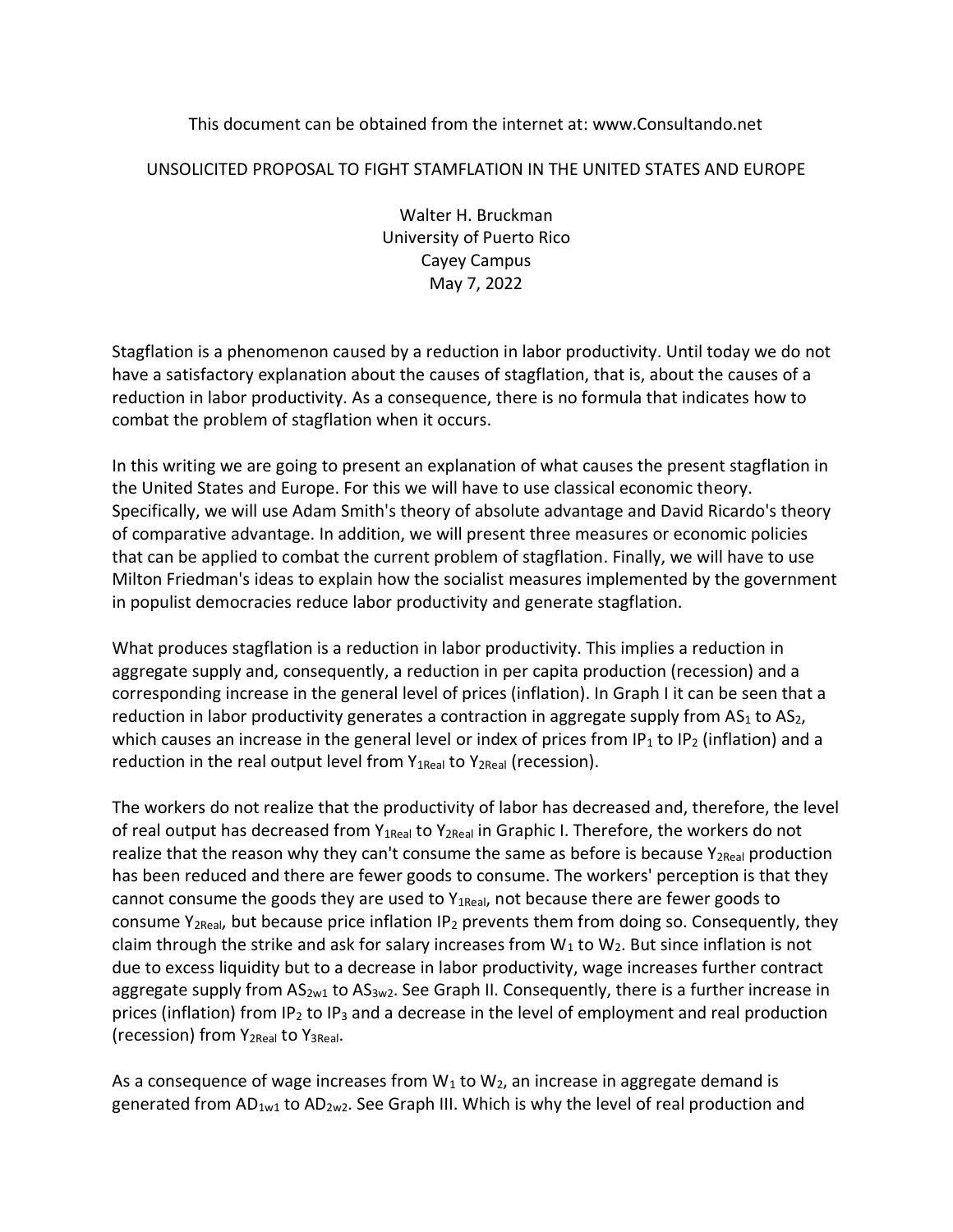employment recovers to the previous level Y<sub>2Real</sub>, but not to the original level Y<sub>1Real</sub> to which workers had become accustomed. In other words, the recovery is generated at the production level Y<sub>2Real</sub>, but with more IP<sub>4</sub> inflation and at a consumption level below what the workers had become accustomed to Y1Real.

To avoid inflation, the government intervenes by increasing the interest rate r and aggregate demand is reduced from AD<sub>2w2</sub> to AD<sub>3w2</sub> (Increase r). See Graph IV. Reason for which the level of production and employment is again reduced to the Y<sub>4Real</sub> level as well as inflation to the IP<sub>5</sub> level. But inflation does not go away, and the recession continues. Therefore, stagflation continues. If the interest rate r were increased even more until aggregate demand contracted enough, inflation could be controlled, but at the cost of aggravating the recession.



The workers ask for wage increases again and the same cycle repeats itself.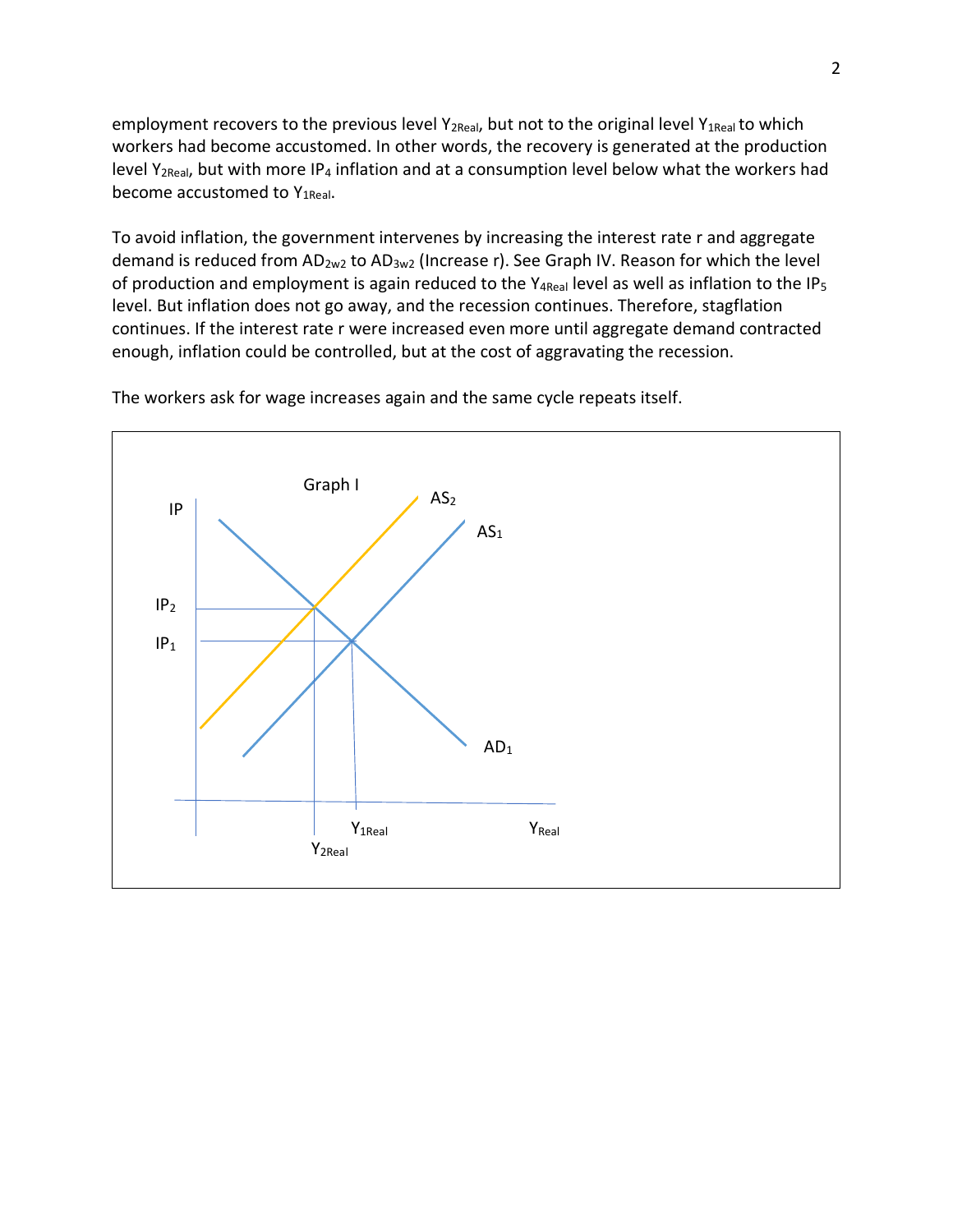

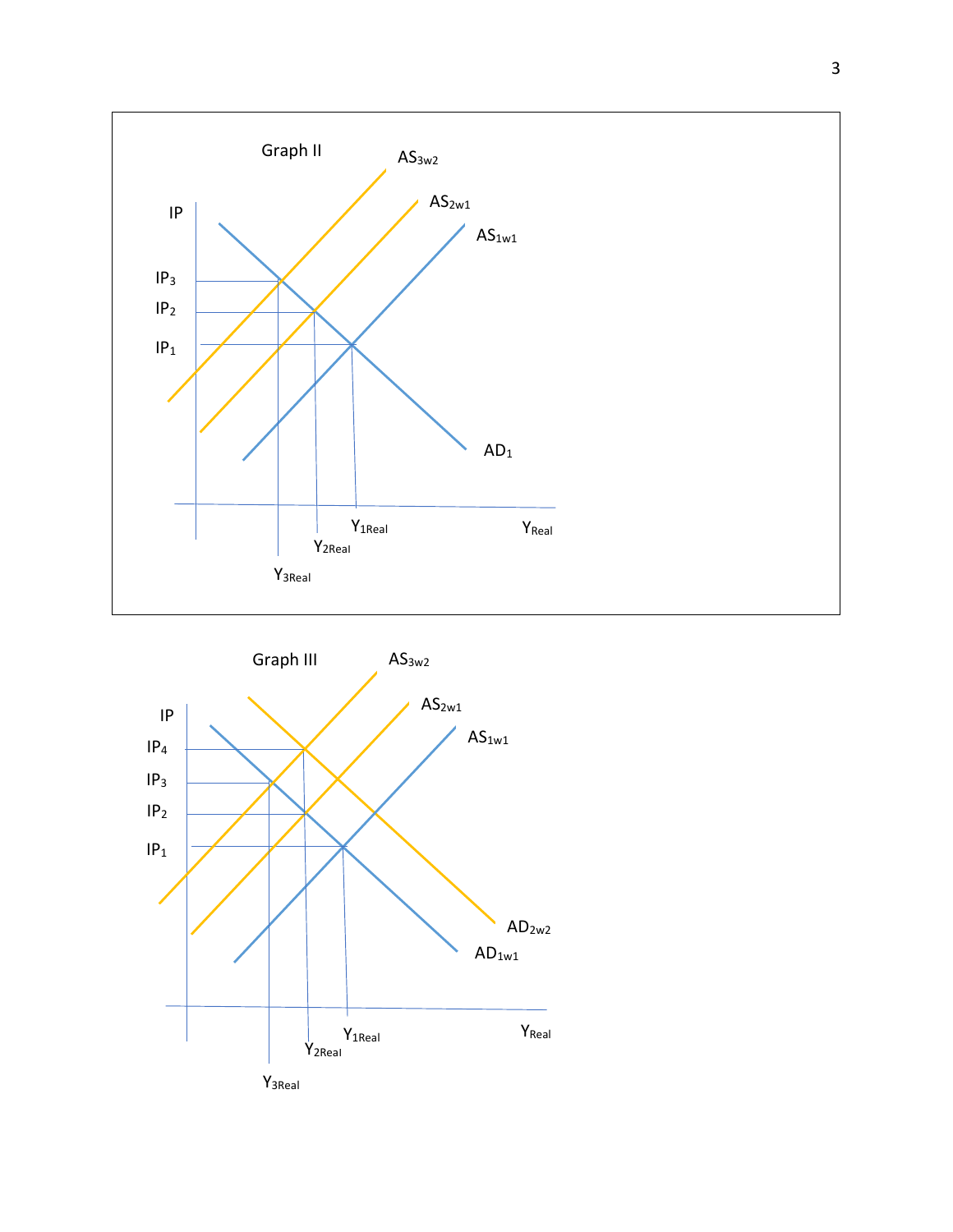

### What Causes the Reduced Labor Productivity in the United States and Europe?

Apart from technological advances and increases in the capital stock per capita of the countries, the other variable that affects the productivity of labor in the countries is the degree to which the country specializes in the production of those goods where it has absolute or comparative advantages. So powerful is this variable as a determinant of labor productivity in a country, that throughout history it is evident. Ancient Greece, Phenicia and Carthage are examples of past economic powers based on international trade. More recently England and the countries of Europe are also examples.

Where does the increase in labor productivity come from? The Greeks, Phoenicians and Carthaginians did not know this. It was the English economists Adams Smith (absolute advantage) and David Ricardo (comparative advantage) who discovered it. When countries trade with each other, they manage to increase their productivity when each country specializes in the production of those goods where they have absolute advantages or where they have comparative advantages.

The increase in productivity that is generated from international trade is a joint productivity. This increase in joint productivity means that, if each country were to produce all the goods without trading with each other, the sum of the production of all the countries would be less than the sum of the production of all the countries when they trade with each other, and each country specializes in the production of those goods where it has absolute and/or comparative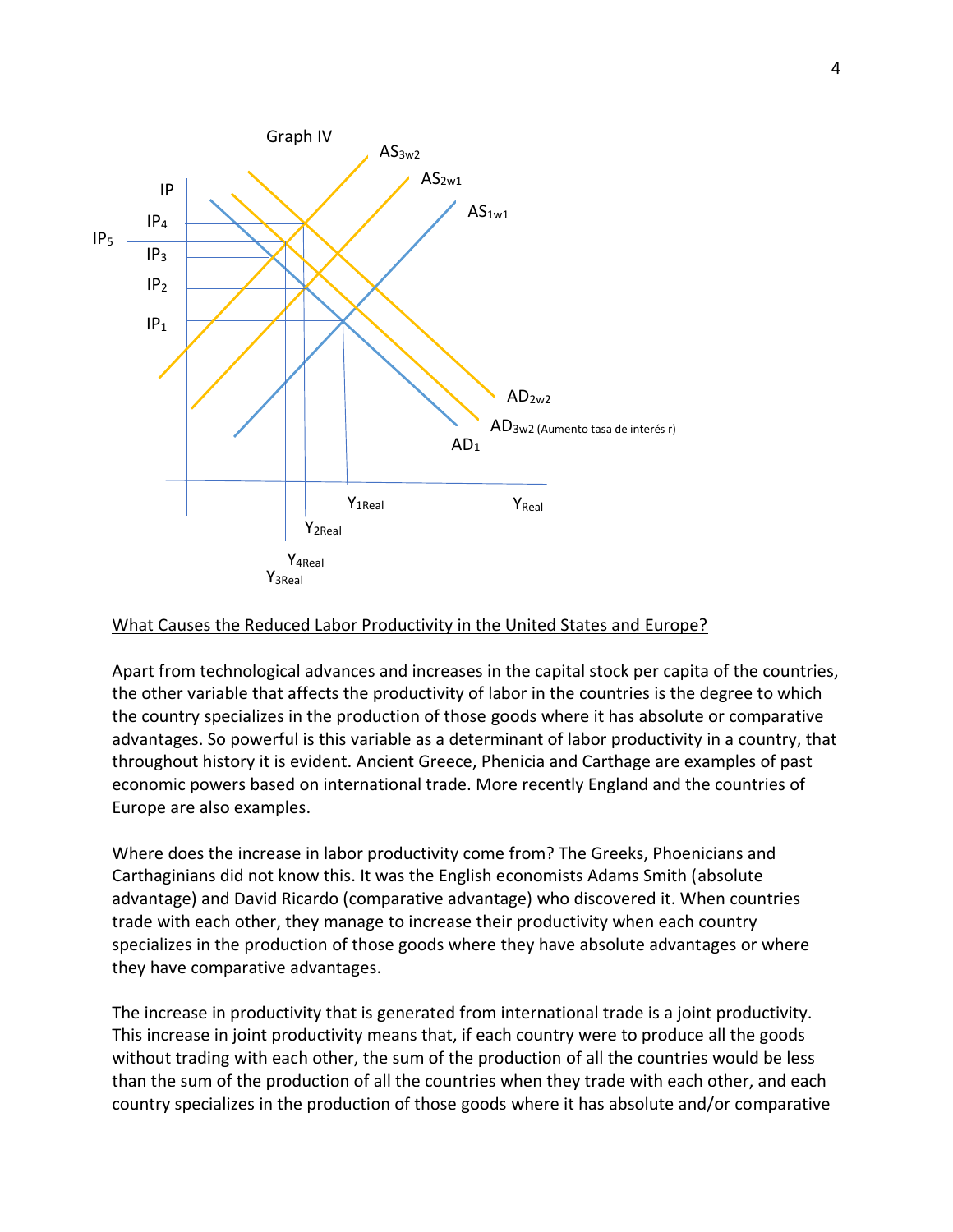advantages. That increase in joint production that arises from the specialization of each country in the production of those goods where it has absolute or comparative advantages and from trade, is what will have to be distributed among all the countries that trade with each other. What each country will get from this increase in joint production will depend on multiple factors, for example, the size of each economy in each country, the size of the absolute or comparative advantage that each country has, the demand for each good in each country, etc. All these multiple factors will be reflected in the determination of the exchange rate of the currencies of the countries that trade with each other and, through the determination of the exchange rate of each country, it is determined in turn what will be having that country of the increase in the joint production of all the countries that trade with each other.

#### Stagflation Caused by International Trade Sanctions

When sanctions are applied to a country, trade in those goods in which the countries have specialized and have generated increases in joint production as a result of increases in labor productivity in each country is abruptly impeded. Consequently, the labor productivity of each country involved in the sanctions decreases in proportion to the decrease in the labor productivity of the country that has been sanctioned. There is no way for one country to impose economic sanctions on another country and reducing its foreign trade, without at the same time that country that sanctions has a reduction in the level of labor productivity proportional to that caused in the sanctioned country. This means that the reduction in labor productivity in Russia, as a consequence of the sanctions imposed by the United States and the European Union, will generate a proportional reduction in labor productivity in the United States and the European Union. Therefore, there is no way to produce stagflation in Russia or China without in turn generating stagflation in the other countries that establish economic sanctions.

In addition to the United States and Europe, the reduction in labor productivity will occur in all other third countries that reduce or eliminate their trade with China and Russia for fear of being sanctioned as well. Consequently, all these third countries will suffer from stagflation as a consequence of the decrease in labor productivity and the corresponding reduction in their aggregate supply AS. Consequently, what these third countries must assess is which of the two losses will be more onerous, the loss of the market in the United States and the countries of Europe or the loss of the market in China and Russia.

#### How to Reduce the Effect of Stagflation When Sanctions are Applied to a Country?

We can think of three economic policies to employ to counteract the problem of stagflation caused by economic sanctions.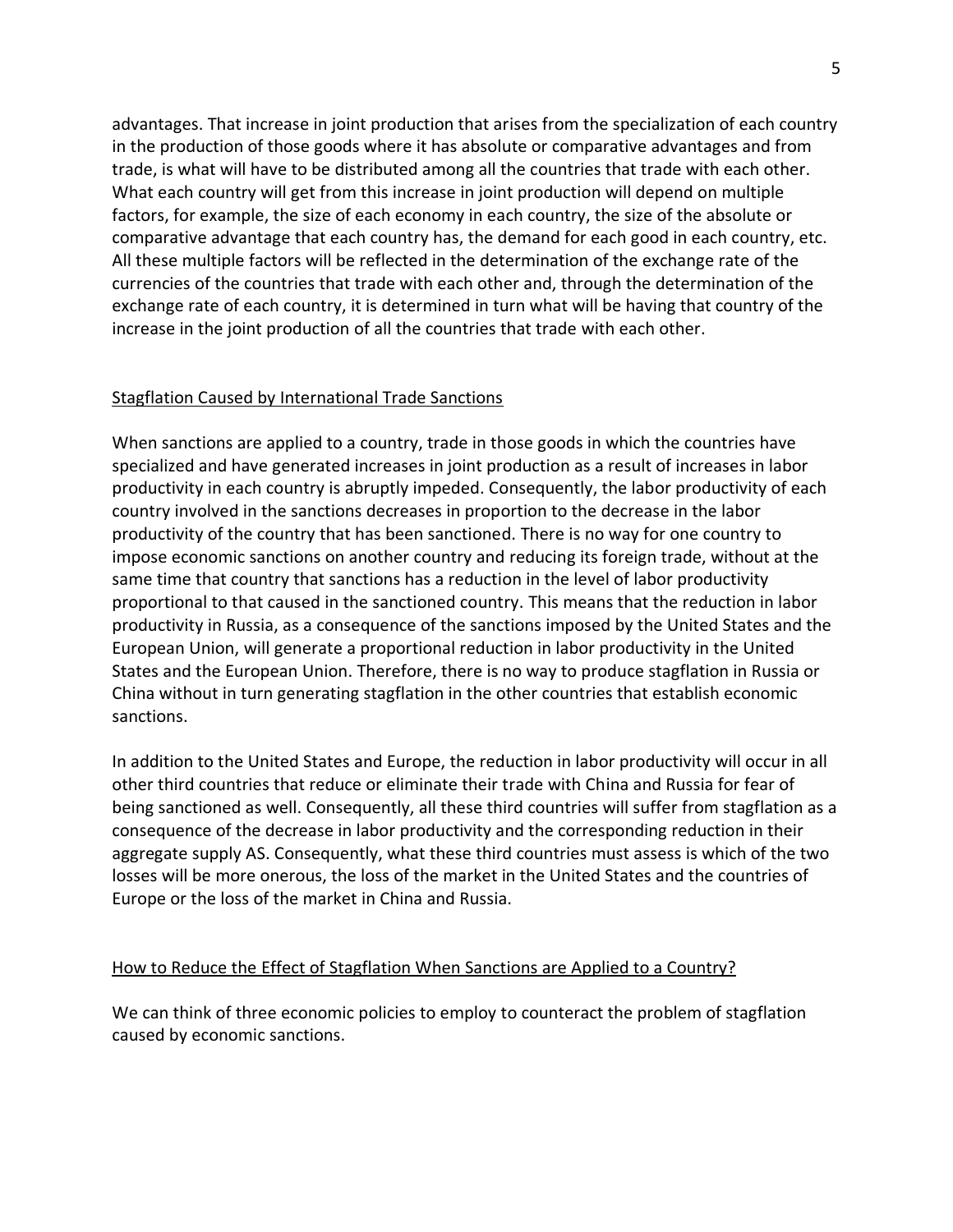# 1st Economic Policy Measure to Counteract or Combat Stagflation Caused by the Loss of Absolute and Comparative Advantages in International Trade

A first measure of economic policy should be to decree a temporary suspension of strikes and demands for salary increases at the same time that an awareness campaign is established among workers to make them aware of the cause of inflation and explain to them that salary increases will not allow them to go back to consuming at the same level as before but will only generate more inflation and recession with its corresponding increase in unemployment. If the suspension of salary increases were successful, inflation and recession would reach a first level IP<sup>2</sup> and Y2Real Graphic I but would stop.

However, we know that in a populist democracy these measures would be impossible to apply, since they would cause the loss of the elections for the party that proposes them. The only way these measures could be applied would be by changing the political system of the United States and Europe from populist democracies to non-populist democracies. A model on how to build a non-populist democracy can be seen in the article entitled:

#### [PROPOSAL TO CHANGE THE POLITICAL SYSTEM FROM A POPULIST](http://consultando.net/SharedFiles/Download.aspx?pageid=1011&mid=1017&fileid=4116)  [DEMOCRACY TO A NON-POPULIST DEMOCRACY 51](http://consultando.net/SharedFiles/Download.aspx?pageid=1011&mid=1017&fileid=4116)

This article can be downloaded from the internet at the address:

### [www.consultando.net](http://www.consultando.net/)

In contrast, the countries on which the United States and the countries of Europe have imposed economic sanctions (Russia and China) would have no problem applying the above measures to stop stagflation because those countries have non-populist democracies. From that perspective Russia and China will have an advantage over us. That handicap will remain, until the day we change our political system from a populist democracy to a non-populist democracy.

2nd Measure of Economic Policy to Counteract or Combat Stagflation Caused by the Loss of Absolute and Comparative Advantages in International Trade

A second economic policy measure to combat stagflation would be the following:

Remove all sanctions imposed on Russia and China. This would end stagflation immediately. Accompanying these measures, we would have to force Russia and Ukraine to sit down to negotiate the end of the war.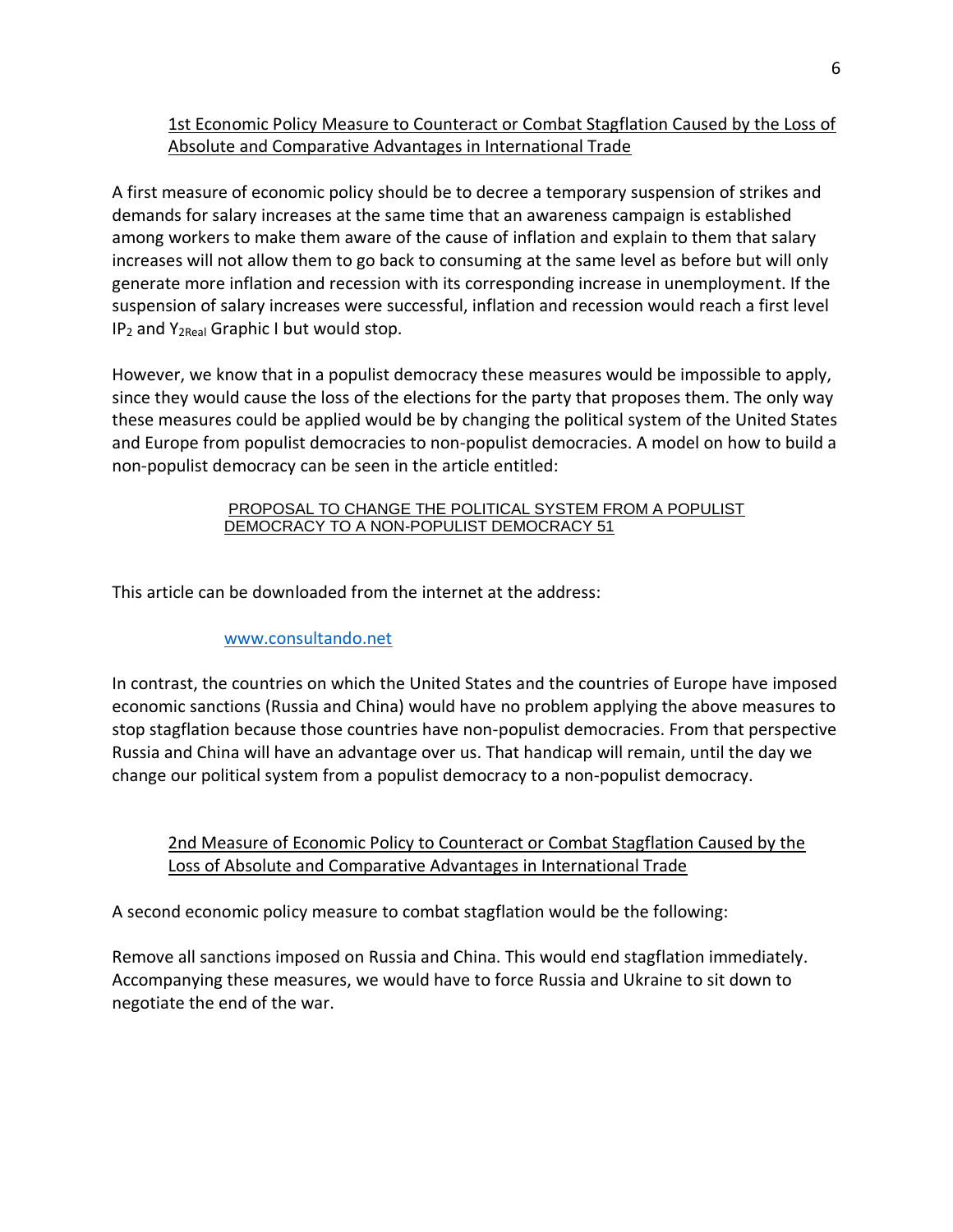# 3rd Measure of Economic Policy to Counteract or Combat Stagflation Caused by the Loss of Absolute and Comparative Advantages in International Trade

A third measure of economic policy to combat stagflation would be the following:

To reduce the effect of the decrease in labor productivity that countries that want to sanction others will have to suffer, a common market must be established between all the countries that trade with each other, including the country or countries that are going to be sanctioned. Then the former would gradually impose tariffs on the latter for 10 or 20 years. For example, a 2% annual tariff after 10 years would become a 20% tariff that would prevent sanctioned countries from competing and trading with the countries that sanction. In this way, enough time is generated for the non-sanctioned countries to readjust their economies and gradually specialize in the production of those goods where they have comparative advantages and that will have to replace the production of the sanctioned country or countries.

However, although the above measure would serve to generate a smooth transition in the long term of breaking off international trade with the sanctioned country or countries, it would not prevent, but rather reduce, the reduction in productivity and the joint production of all the countries involved. This reduction in the joint production of all the countries involved will be minimized in proportion to the magnitude of the comparative advantages of the sanctioned countries and their size of economies, as well as the speed with which the other nonsanctioned countries readjust their economies (make new investments) to specialize in the production of such goods where the sanctioned countries have comparative advantages.

A model on how to build a common market can be seen in the article entitled:

#### [FORMULA TO DETERMINE THE COUNTRIES EQUILIBRIUM EXCHANGE RATE](http://consultando.net/SharedFiles/Download.aspx?pageid=1011&mid=1017&fileid=8120)  [WITH THE DOLAR AND PROPOSAL FOR A SECOND BRETTON WOODS](http://consultando.net/SharedFiles/Download.aspx?pageid=1011&mid=1017&fileid=8120)  [CONFERENCE 307](http://consultando.net/SharedFiles/Download.aspx?pageid=1011&mid=1017&fileid=8120)

This article can be downloaded from the internet at the address:

[www.consultando.net](http://www.consultando.net/)

# Stagflation Caused by the Establishment of Socialist Measures By Governments With Populist Democracies

Apart from the absolute and comparative advantages of Adams Smith and David Ricardo, a second cause of declining labor productivity that causes stagflation is the socialist measures taken by governments with populist democracies to get more votes. We owe this contribution to Milton Friedman. Socialist measures are those laws that discourage workers from seeking employment, such as unemployment wages, food stamps, housing payments. In addition, the